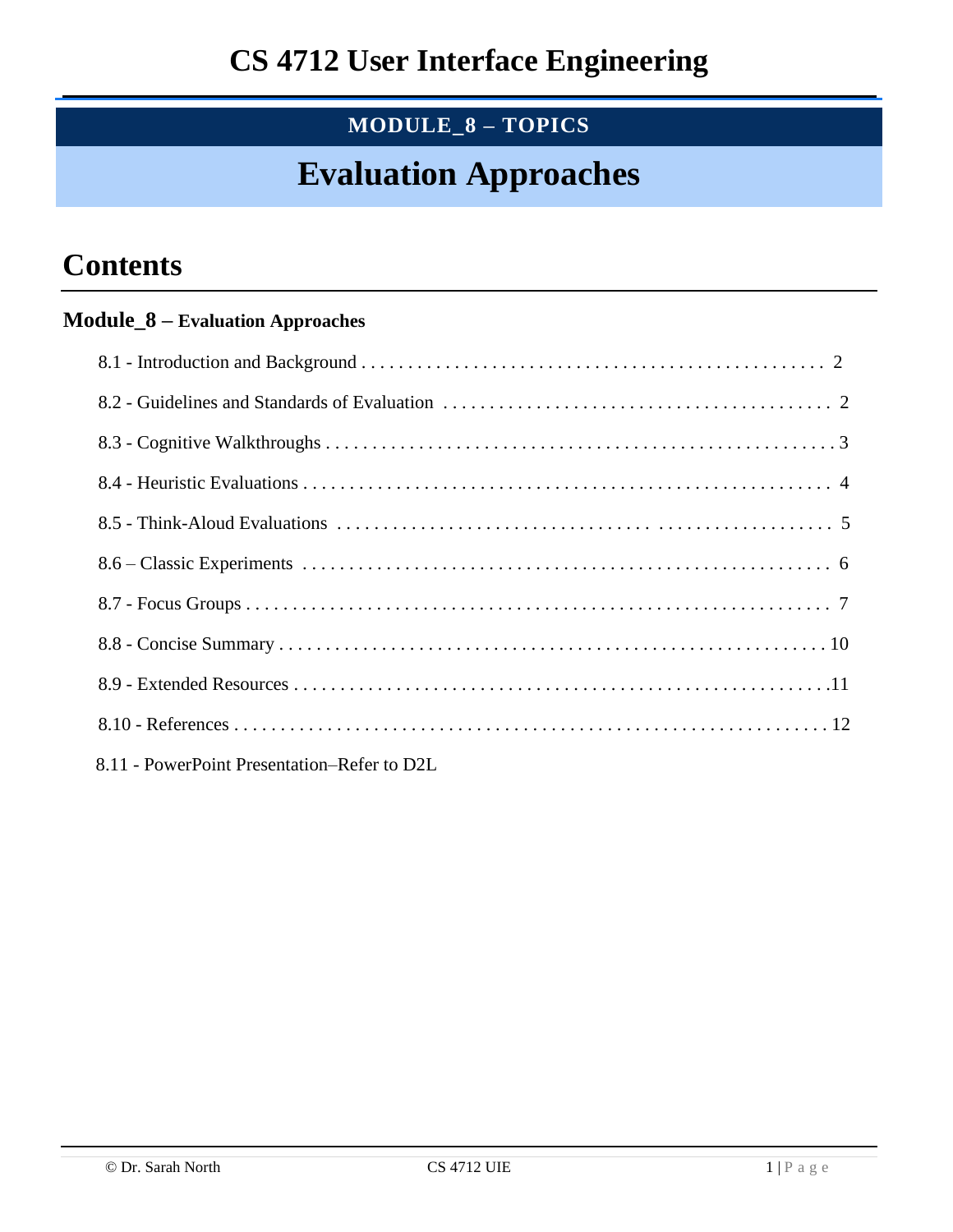### **EVAULATION APPROCHES**

#### **8.1 - Introduction and Background**

Interactive systems are present in all domains and sectors. They dominate much of how we interact with data, objects, and even other people in our world today. With the dominance of interactive systems there comes a need to evaluate such systems.

Generally, there are three categories of evaluating user interfaces: controlled settings with users, natural settings with users, and settings not involving users. Typically these three categories of evaluation are combined to create a stronger evaluation of a system (Preece et. al. 2015). Testing that does not involve users can be cheaper, but including users generates a richer data set, because evaluators will be able to view people that are unfamiliar with the system and flow of events.

Within the three general categories, there are different methods for conducting an evaluation. The methods that will be discussed in detail are cognitive walkthroughs, heuristics evaluations, think-aloud evaluations, classic evaluations, and focus groups. These methods of evaluation are usually employed by a group of 3 to 5 usability experts. The usability experts find any usability concerns that exist within the iteration that they are evaluating; they then assign a number to each concern that rates the severity (Gonzalez-Holland, Whitmer, Moralez, and Mouloua, 2017).

Now we have an idea of what tools are used in the evaluation of interactive systems, but before a system can be evaluated, the following need to be established: why the system is being evaluated, what is going to be evaluated, the location in which will it be evaluated, and the time during which it will be evaluated (Preece et. al. 2015). These are all very important questions to ask before the process of evaluation can occur, as they will help determine what the evaluation of the system will look like. For example, a small app will most likely not be evaluated using the classical evaluation and tens of thousands of participants; on the other hand, a massive medical system will need more than ten participants in a focus group.

#### **8.2 – Guidelines and Standards of Evaluation**

The guidelines for user interfaces focus heavily on user experience. Two main design guidelines that are widely accepted are Neilsen's ten "heuristics," and Shneiderman and Plaisanrt's eight golden rules.

| <b>Jakob Neilsen's 10 heuristics</b> | <b>Shneiderman &amp; Plaisanrt's 8 Golden Rules</b> |
|--------------------------------------|-----------------------------------------------------|
| 1. Flexibility and Efficiency of Use | 1. Strive for Consistency                           |
| 2. Standards and Consistency         | 2. Offer informative feedback                       |
| 3. System Status Visibility          | 3. Allow users to save and use shortcuts            |
| 4. Error Prevention for Users        | 4. Design dialogues to yield closure                |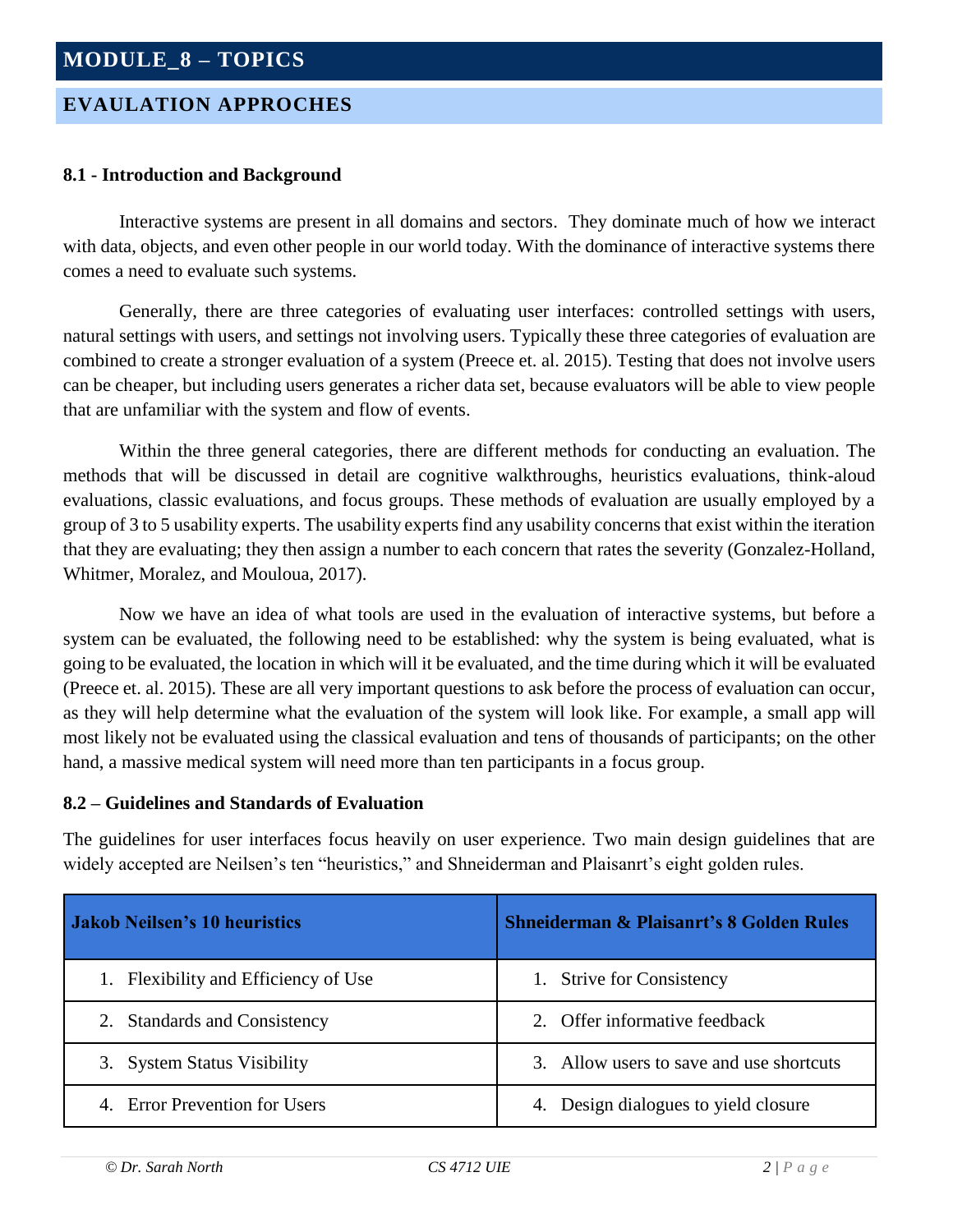| 5. Reduce User's Memory Load                                 | 5. Offer simple error handling          |
|--------------------------------------------------------------|-----------------------------------------|
| 6. Help and Guidance                                         | 6. Permit simple reversal of actions    |
| 7. Minimalist design and emphasis on Aesthetic               | Support internal locus of control<br>7. |
| User Control and Freedom<br>8.                               | 8. Reduce short-term memory load        |
| 9. Help User recognize, diagnose, and recover from<br>errors |                                         |
| 10. A match between the real world and the system            |                                         |

A heuristic is, in simple terms, an approach to solving a problem. It is a trial-and-error method where investigation and problem-solving is encouraged. The heuristics above do not serve to tell evaluators precisely how to achieve their goals, but rather the guidelines help to produce the greatest outcome when followed. These different guidelines can be combined as well (see "Examination of the use of Nielsen's 10 Usability Heuristics & Outlooks for the Future," in which the 10 Neilsen heuristics were combined with the Schneiderman and Plaisant 8 golden rules to create the Nielsen-Shniederman's Heuristics (2017)).

### **8.3 - Cognitive Walkthroughs**

A cognitive walkthrough is a method used to evaluate the learnability of a product or service (Wilson 2014). There are many types of cognitions: thinking, memory, learning, decision-making, talking, and seeing. Cognitions can be broken down into further categories: experiential and reflective, as well as fast and slow thinking (Preece, Rogers & Sharp, 2015). Both modes, experiential and reflective cognition, help people decide what they do every day. We use this type of thinking to create a model of how other people process information in their heads. This information can also be used to explore how each individual can be supported by different kinds of technologies. This will help in how developers build a friendly user interface. If developers are able to understand how human cognition functions, users experiences will be improved when interacting with their systems.

The analysis of cognition can help with the design process of the user interface. It can help to differentiate parts of the interface for the user, which allows users to clearly look at the interface and instantly know where a certain link or button might be. The most important method of cognition is sight. The first thing the user will be able to distinguish from an interface is color or size. The most important part of a website, for instance, could be highlighted, bolded, or bigger in text size. This is the process of selecting things to concentrate on, at a point in time, which is called attention (Preece, Rogers, & Sharp, 2015).

A cognitive walkthrough starts off listing out a variety of tasks the user will most likely take when going through a webpage. This will allow a developer to study the usability of the webpage. The tasks are then elaborated further and become processes for developers to make the webpage user friendly. The processes are usually created as lists, but when these processes become too complicated, it can turn into a diagram such as the one below (Jones).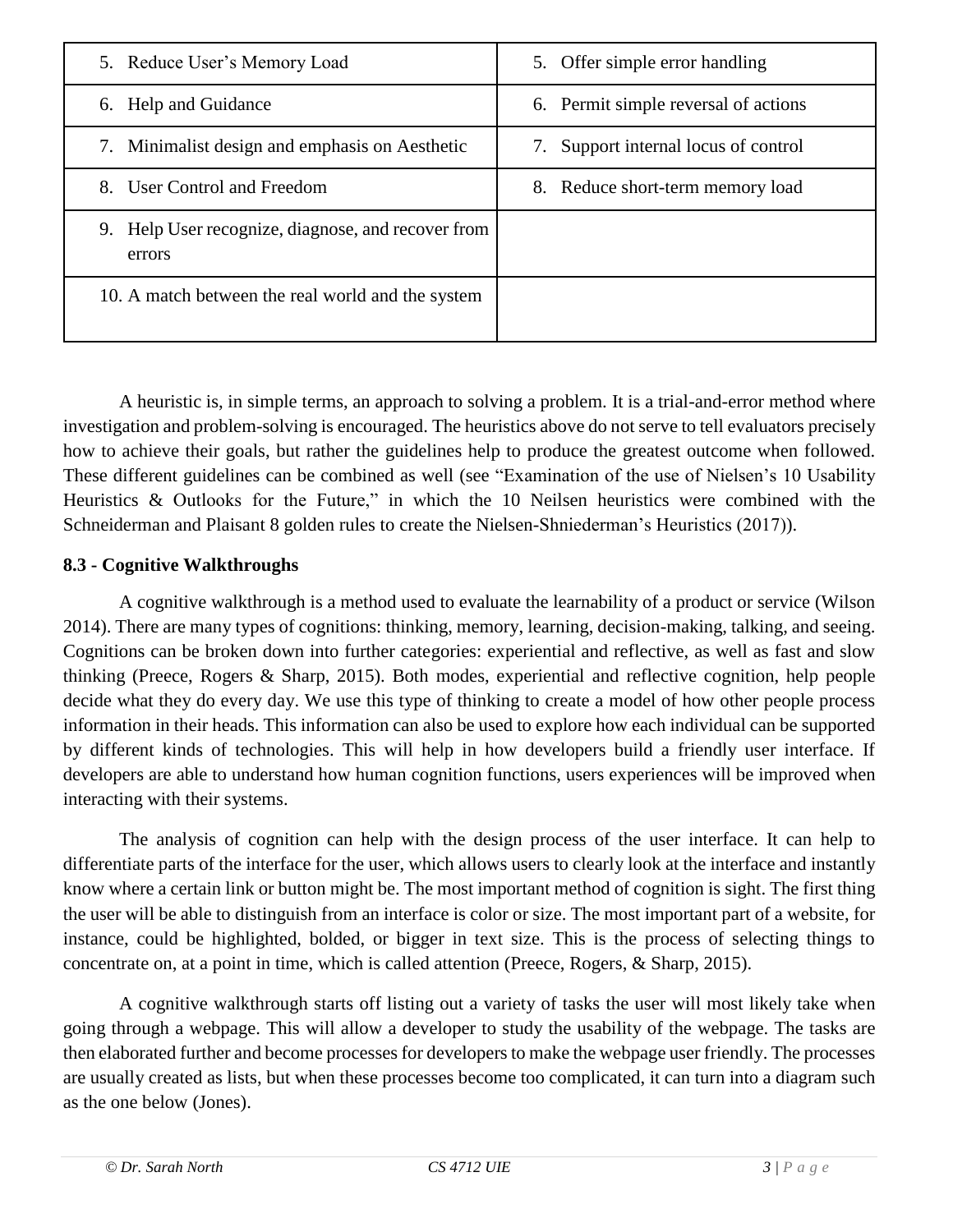

Larger projects results in a more complicated diagram when the development is nearing its end. Most big diagrams can be broken into smaller parts and are interconnected with one another later in the development process. This way it is easier to read the diagrams and to create a system where a certain function can maintain this set of methods and have primary, secondary or tertiary goals.

#### **8.4 – Heuristic Evaluations**

Heuristic evaluation is the method through which knowledge of typical users is applied to identify usability problems (Preece, Rogers & Sharp, 2015). Heuristic evaluation is about certain elements in a user interface and sorts out these elements in the interface into certain categories. Heuristic evaluation can be related to high-level design principles. Research in cognitive psychology has shown how people tend to use simple heuristics when making decisions. (Gigerenzer et al, 1999). Heuristic evaluation can be viewed as a pyramid, where the broad and common elements of an interface can be seen on the bottom, and as one goes higher up in the pyramid, the fewer and scarcer some elements become in the interface. The more important elements are seen at the top of the pyramid, and must be represented by trying to distinguish them from the other elements in the interface.

There are many benefits as well as disadvantages of using a heuristic evaluation in interface design. The following is a chart that lists out both the advantages and disadvantages of heuristic evaluation (Molich & Nielsen 1994):

| <b>Advantages</b>                                                                                     | <b>Disadvantages</b>                                                         |
|-------------------------------------------------------------------------------------------------------|------------------------------------------------------------------------------|
| Provide quick/relatively inexpensive feedback for<br>designers                                        | Requires knowledge and experience to apply the<br>heuristics effectively.    |
| Obtaining feedback early in the design process                                                        | Hiring trained usability experts are sometimes hard<br>to find and expensive |
| Assigning the correct heuristic can help suggest the Recommended to find and use multiple experts and |                                                                              |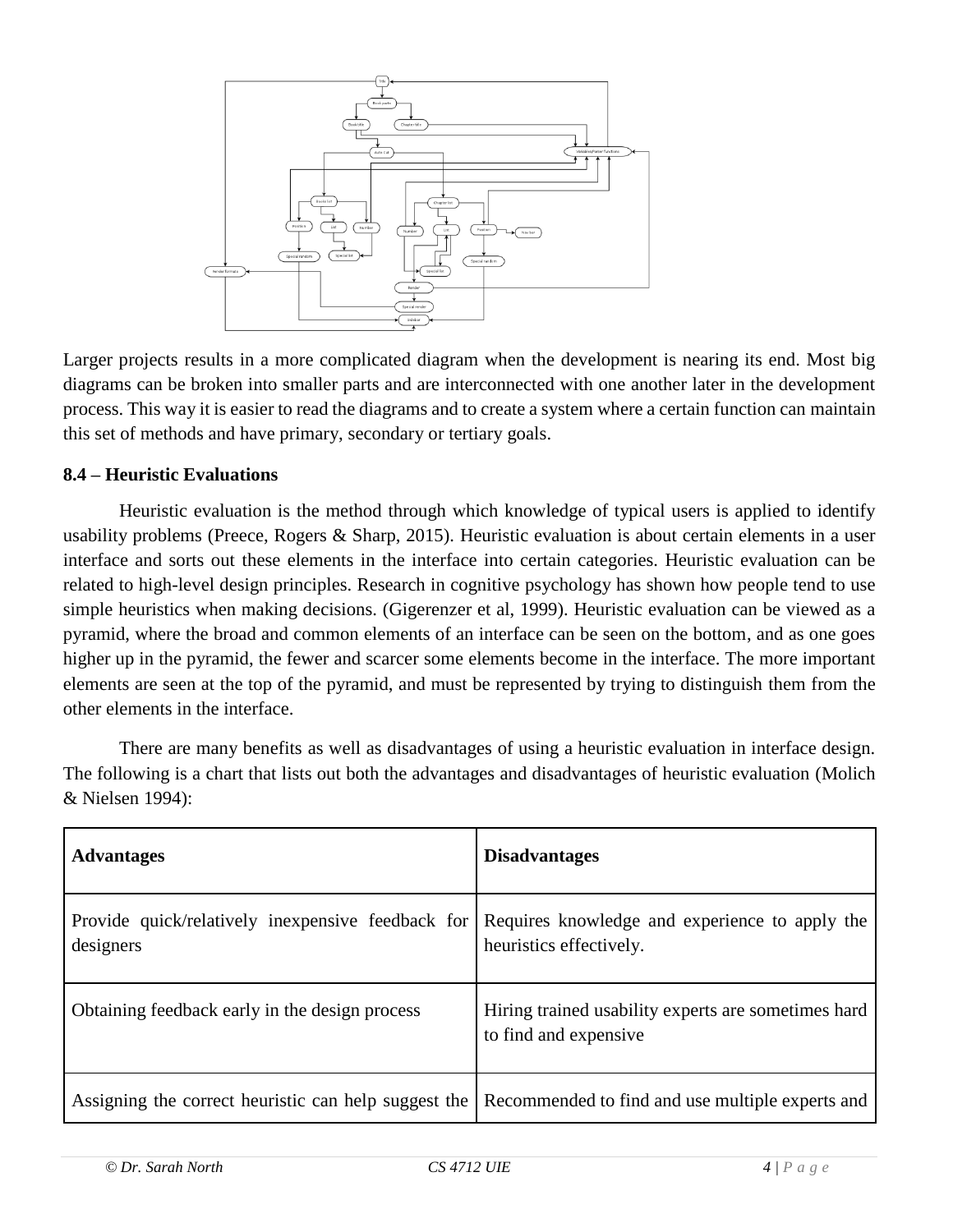| best corrective measures to designers.                                | aggregate their results.                                             |
|-----------------------------------------------------------------------|----------------------------------------------------------------------|
| You can use it together with other usability testing<br>methodologies | Evaluations may identify more minor issues and<br>fewer major issues |
| Conduct usability testing to further examine potential<br>issues      |                                                                      |

Just because a heuristic evaluation can be used for a variety of topics, it does not mean that it makes other testing obsolete. As there are many advantages to heuristic evaluation, there are nevertheless many disadvantages as well. The chart is only a small representation of the whole heuristic, but it provides enough information to understand the pros and cons of using it. Some of these disadvantages can be made up for by using other testing environments. The benefits of actually using real-life experiments work just as well, for instance, having real users test a GUI in its prototype process. A heuristic evaluation should not replace usability testing (Molich & Nielsen 1994).

#### **8.5 - Think-Aloud Evaluations**

As opposed to heuristic evaluations, think-aloud evaluations are based on the protocol created by Lewis in 1982 aimed at understanding the cognitive processes of the human brain when completing certain tasks. The participants were told and encouraged to express anything they thought, saw, or felt to better understand the design from the user's point of view. The think-aloud protocol dives deeper into how a real user would interact with the system, and it is believed to better reveal design flaws.

In an example of the think-aloud approach being used, a set of nurses was asked to test a web-based communication tool for scheduling their shifts. As part of the assessment, participants were asked to think aloud while completing their tasks, which included four subtasks related to shift management, including posting and searching for a shift, awarding and requesting a shift, searching for a nurse or shift, and viewing a report or schedule. They were then asked 3 post questions to better gauge their experience. The same evaluation of the scheduling tool was also used in the heuristic approach, and although they both had many similarities in the flaws they noticed, it was found that the think-aloud evaluations tended to point out the most severe obstacles to the user's performance of tasks. Users aren't really bothered with a few "off" designs if it means they can still do their jobs fluidly. (Yen & Bekken, 2009)

Having the participants themselves test the design has its positives and negatives. Sometimes users simply aren't paying much attention to a feature, but that doesn't mean the feature isn't important or that it couldn't be improved. However, it is helpful as a start because it solves the most upfront and severe design flaws. Having users navigate through the applications lets developers see what they click on first or never click on at all, how much time they spend completing a task, or how much time they spend just figuring out what to do. From those observations, developers can optimize the application to better accommodate the users, meaning they can navigate the app more quickly and fluidly than before.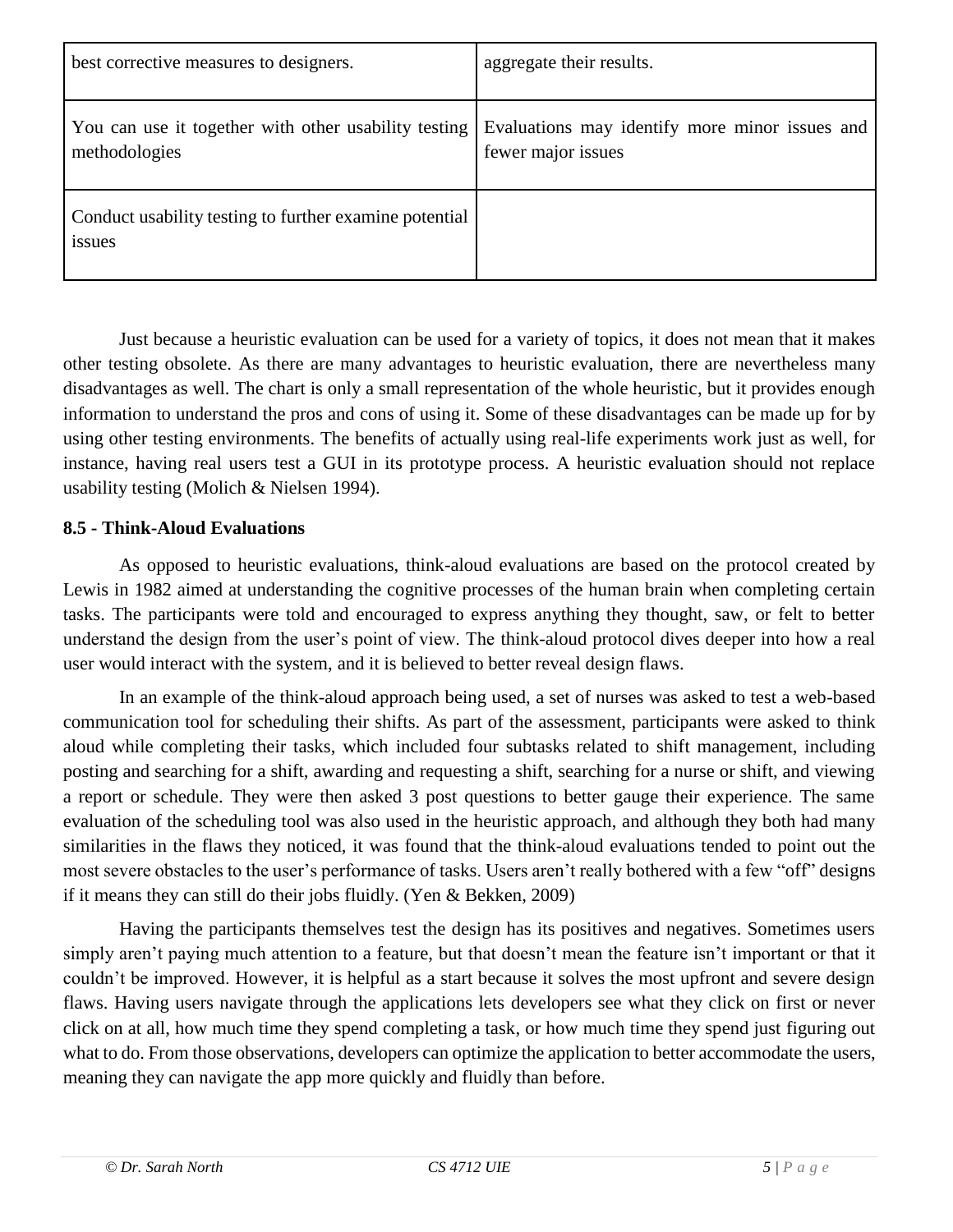#### **8.6 - Classic Experiments**

The classic experiment is a type of experimental design that relies on statistical analysis. It is meant to be a firm way of conducting an experiment with minimal outside influences that may affect the current product at hand. It is made up of three main characteristics. One is that there must a group under study so that it can be observed whether a process has any effect on the group and is worth researching at all. The second characteristic is that the participants needs to be randomly selected. This is so that the testers aren't swayed by outside decisions such as giving a sicker patient the newer treatment which can skew the data. If the patient dies, it may not have been from the treatment but from the fact they were sicker when they were given it. The third and last deliverable is that both before and after the experiment, there must be a defined outcome measure. Measuring before and after is to ensure that a change has actually occurred during the process. The approach is set out to determine whether or not there has been an improvement in the design/treatment of a thing. Although some of these characteristics are not always feasible in every situation, it is seen as a very valuable approach. (Greeno, 2002)

Classic experiments offer another option to test what really goes on inside the human brain. This type of method doesn't rely on user input but on data collected and interpreted by the researchers. The theory is that one or more factors will produce an effect that can then be measured. There are a couple of main experimental design experiments, and each has their own benefits and setbacks. There is the experimental causal chain design, the measurement of mediation design, and the moderation of process design. The measurement of mediation states a type of analysis that A influences C through a mediating variable referred to as B. This can be shown in many examples, such as threats to self-esteem (A) had caused an increase in discrimination against a stereotypical subject (C) which is mediated through feelings of self-worth. The other process is achieved by manipulating both the mediating variable and the independent variable, from which we can then surmise strong inferences of a causal chain of events. This type of experiment is referred to as the experimental causal chain design. (Spencer, 2005)

Even though the causal chain design may be seen as the best approach for uncovering the underlying truth of a matter, it isn't perfect. The main setback of the causal chain of events is that it's not always convenient to measure the effect A has on C which is explained by B. Also manipulating or measuring is not always as easy as we would like it to be, in which case the experimental causal chain design is least likely to work and a different approach should be taken. If the design is easy to manipulate but difficult to measure, then this means that it is an unconscious process within the user's head, as there are no reliable or valid measures of construct. So in this case, the moderation of process design would be the best option. And each experiment performs best under certain circumstances which can be found in the graph below. Although it's found that if both ease of manipulating the proposed process and the ease of measuring the proposed process are increasingly difficult, then it doesn't matter which design you use as it isn't likely to produce convincing data or be worth the time and effort. (Spencer, 2005)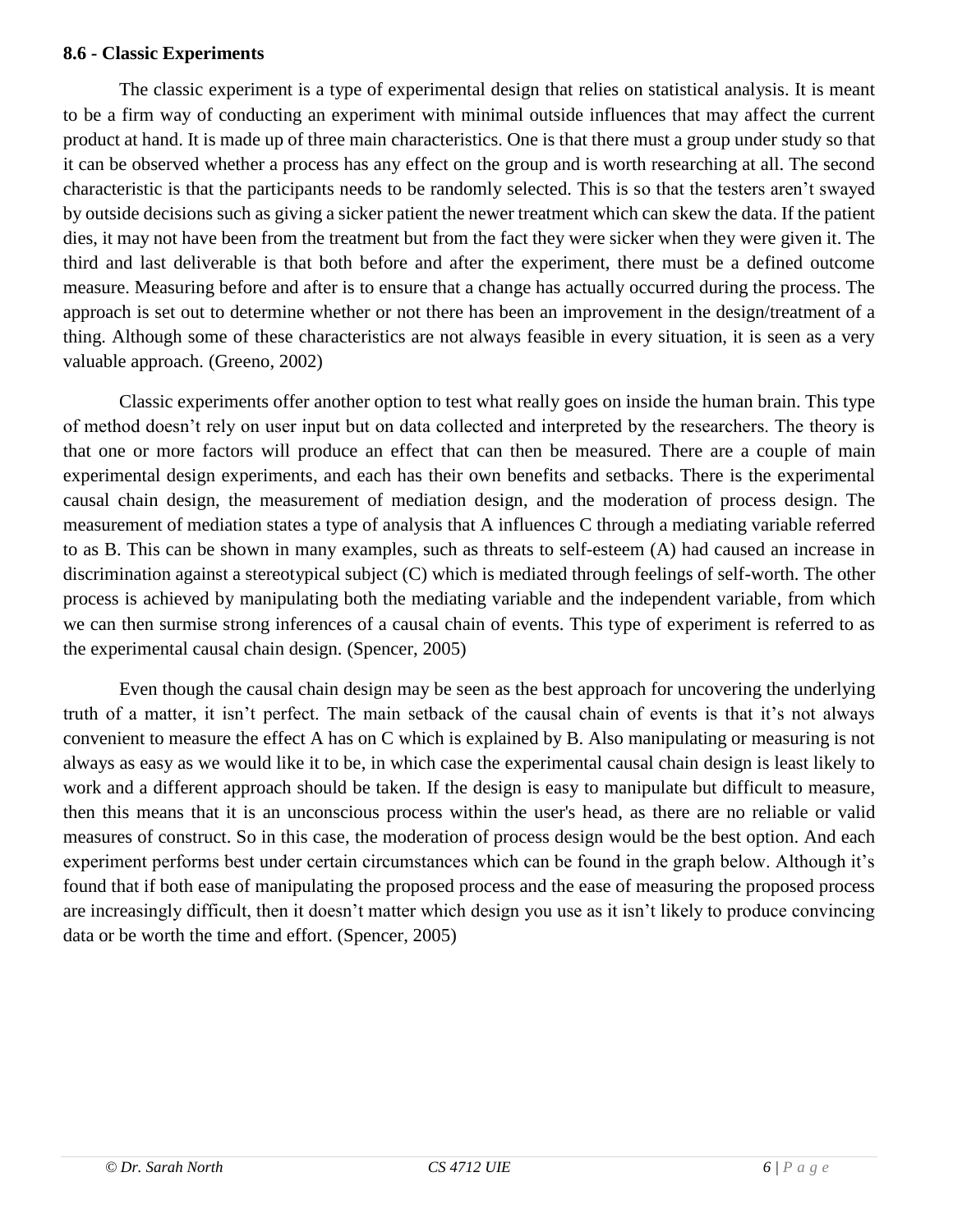### Recomendations for Experimental Designs based on Ease of Maniputing and Measuring

#### proposed process Easy Hard **Experimental casual Measurement of mediation** Easy chain design design **Ease of measuring** proposed process **Moderation of process** No design is likely Hard design to work

# Ease of manipulating

**8.7 – Focus Groups**

Focus groups are a specific form of group interviews that rely on open and quality communication between research participants that produces and generates data, where group interaction is beneficial, even crucial, to the method of data gathering and evaluation. The advantage of using a focus group is that it explores both what people think as well as how and why they think; focus groups act as a conversation between participants, each responding not only to the interviewer/researcher's questions but also to one another, exchanging information and personal experiences. (Kitzinger, 1995, p.299)



As presented in the above figure, there exists a recommended approach to utilizing and conducting a study involving a focus group; the above step-by-step method is a generalized guide to properly employing a focus group study and maximizing results (Stewart & Shamdasani, 2014). First and foremost, it's important to consider whether a focus group is the right tool for the job or if another method might be more appropriate. In the case of user interactive design, a focus group is particularly handy when seeking initial requirements,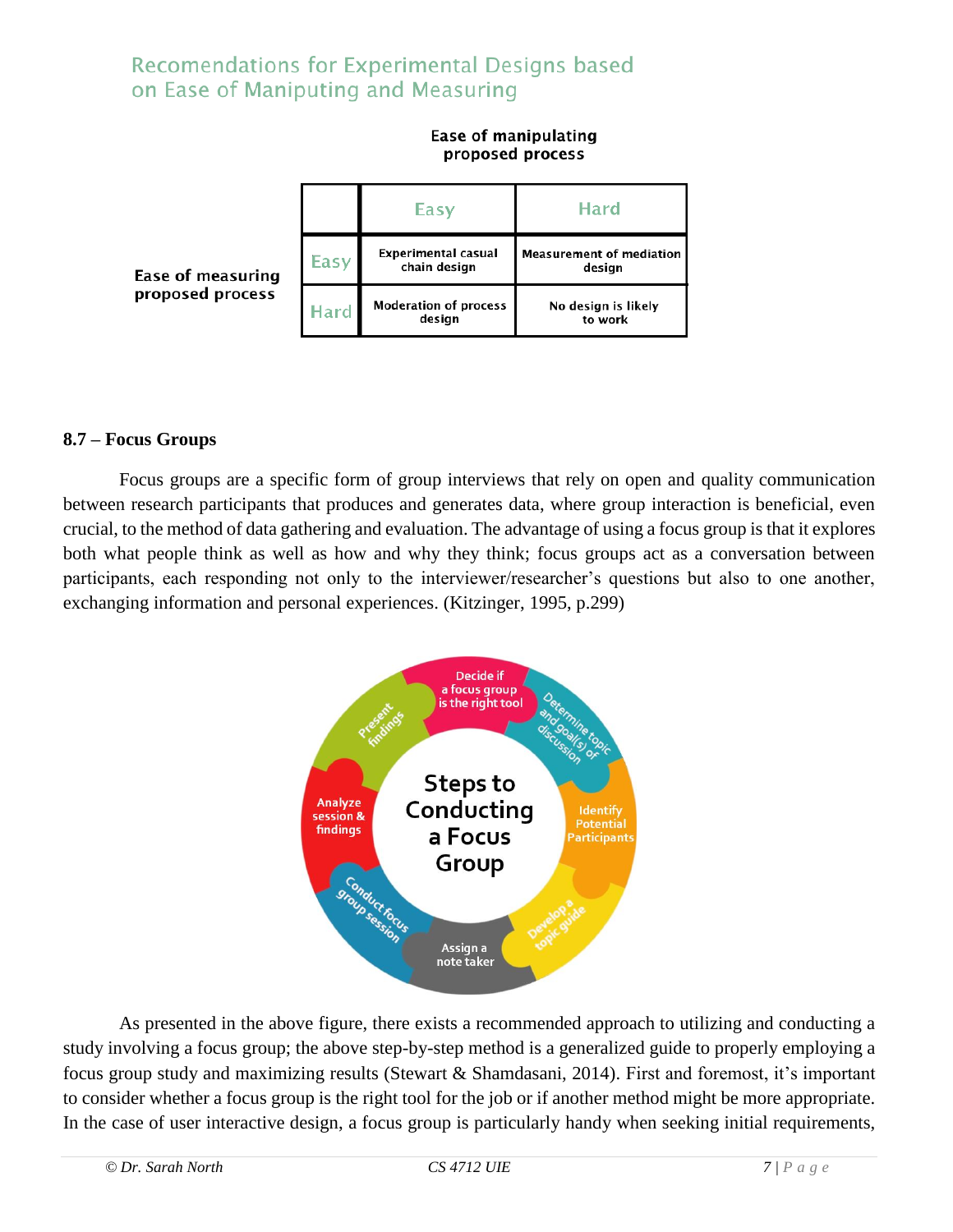envisioned designs, and feedback from the client. But it's important to determine before beginning what the primary focus and expected results of the group study are so that the interviewer can tailor and moderate discussion. Potential participants of the study must be identified; again, in the case of interactive design, the client and end-users will be the target audience and study participants. After these steps are met, designing and developing a structured guide will aid the interviewer in keeping on track; similarly, assigning a note taker allows the interviewer to focus on communication while feedback and discussion is noted elsewhere. In addition to a note taker, recording the group by video or audio alone is also recommended. Finally, the focus group session can be conducted, followed by an analysis of the gathered data which can then be presented or used to make critical decisions moving forward. (Morgan, 1996)

Focus groups serve three distinct purposes: self-contained methods, supplementary sources, and multimethod studies. Focus groups employed as part of an interaction design project might fall under any one of these three purposes. As a self-contained method, a focus group would be the only method of gathering data. While this may not be the ideal scenario, it is certainly plausible and may be optimal in certain circumstances. But a focus group might only serve as a supplementary source of data, where another method takes precedence and acts as the primary source of data collection. Lastly, a multimethod study would employ a focus group method alongside multiple other methods, such as a survey or other means. This method allows for more cross-section analysis of gathered data and can prove very useful to narrowing down results. (Morgan, 1996)

Focus groups originated as a way to gauge audience reactions to film and television; however, as the value of the method was recognized, its reach broadened and it became a staple of qualitative research designs. Focus groups are equally valuable when it comes to evaluating user interfaces and user interaction with design. A study conducted among elders transitioning to digital calendars utilized a study group method to better understand what challengers the seniors were facing. On the surface, it appeared that the interface was too complicated or user-hostile; however, after discussing the issue during several focus groups, the actual issues rose to the surface—it wasn't that the interface was too difficult for the seniors to handle, but that they found it challenging to make a daily habit and develop a routine involving the app. (Baric, Andreassen, Ohman, & Hemmingsson, 2019)

Focus groups can play an important role in various steps of the design process. Before building or even designing the interface, a group discussion can help focus the goal of the project. What are the users looking for? How accessible do they imagine the program to be? Who is the program being built for, and how user-friendly does it need to be? What issues and requirements do the stakeholders bring to the table? What quality-of-life improvements can be derived from the wishes of the intended user group? As individuals are able to discuss as a group, they're able to bounce ideas off one another and develop a vision as a unit. User feedback is again crucial once the project reaches an evaluation point; getting direct input from the user group or the client(s) is critical to delivering a well-formed end product. Users can catch bugs the designer may not have seen themselves, users can give honest input on design choices, and users going in blind can offer feedback on accessibility and usability. (Abras, Maloney-Krichmar, & Preece, 2004)

Even after the product is completed and released, evaluation should be continued; here again, a focus group can provide quality data about user satisfaction, design, and functionality (Abras et al., 2004). As quoted by Patricia Sullivan, "studies conducted during development serve as [a] litmus for developers, and thus steer aspects of the development" (1991, p.106). That is, any study conducted among the user base or client(s) during (and after) development helps guide the developer towards a clearer goal. User feedback will direct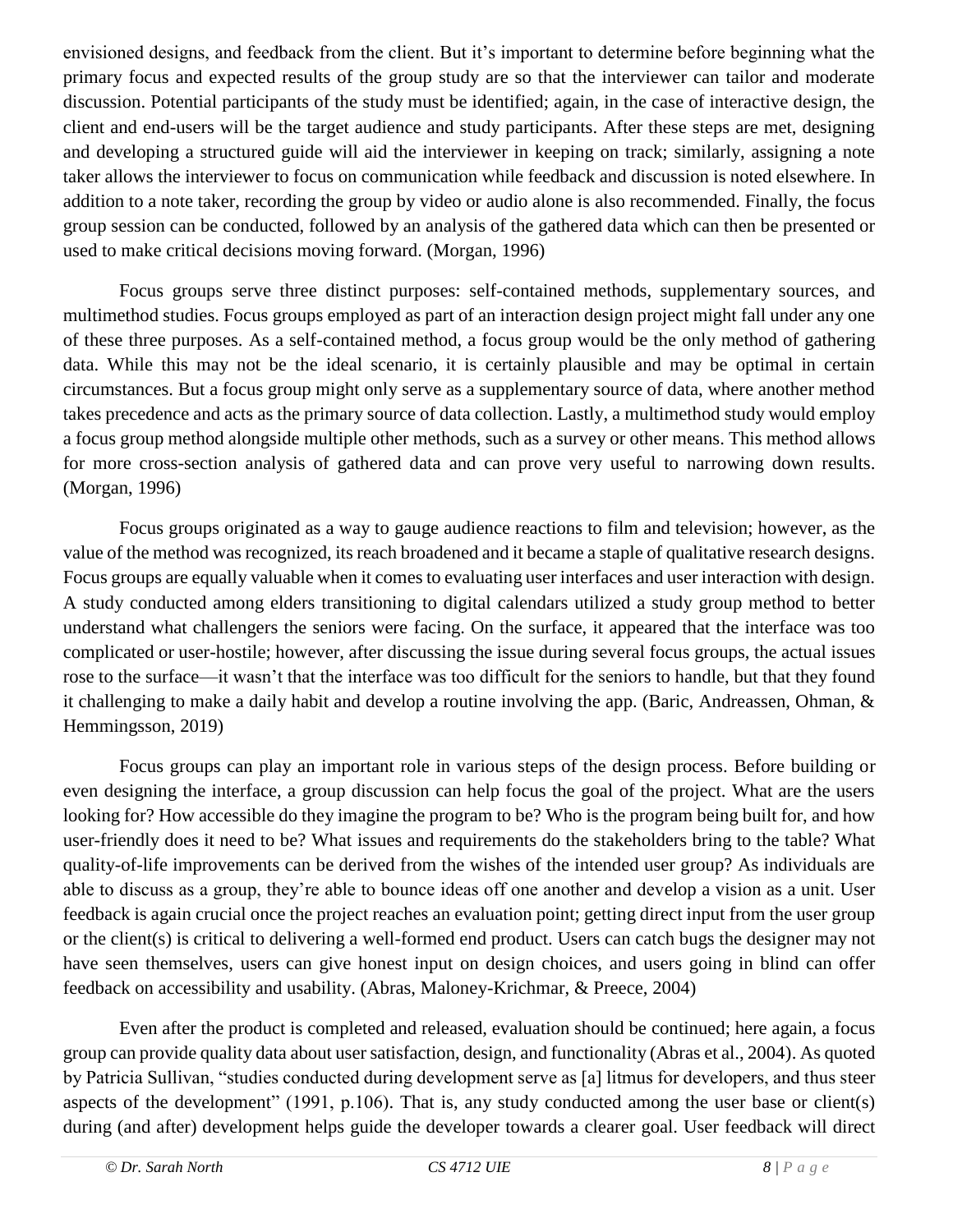the development process closer towards or further away from different design elements as response and opinions are taken into consideration.

Perhaps one of the greatest benefits of utilizing the focus group methodology is that it takes into account a range of responses and opinions rather than solely individual ones. When designing an interface that's to be taken advantage of by a wide breadth of users, it's important to cater to the whole rather than the one. The hallmark of focus group research is its "explicit use of the group interaction to product data and insights that would be less accessible without the interaction." (Morgan, 1996)

#### **8.8 - Concise Summary**

Interfaces are used every day by people to interact with the world around them, which is why they should be properly tested. Of the different types of interface evaluations, there are three general categories: controlled settings with users, natural settings with users, and settings not involving users. Each have their own benefits, but among all interfaces there are guidelines and standards which should be sought after. Some include efficiency of use, consistency, error handling and freedom of control, which are referred to in Jokab Neilsen's 10 heuristics and Shneiderman and Plaisanrt's eight golden rules. Within the three main categories there are many different methods of testing.

Cognitive walkthrough is the evaluation of a good or service. The way it works is to think about how other users who would use the product try to process on how to make it function. It helps developers to create a simplistic and easy-to-use product in order for a better user experience. It also helps with errors; if an error occurs, the system needs to explain to the user how to fix the error.

Heuristic evaluation is used to establish a clear line between different elements of a user interface. This can be represented as a pyramid, where the bottom includes the most common elements and the top, the more important elements. This helps with separating the least important elements from the most important elements. This allows developers to focus more on different elements that are inserted within an interface.

The thinking-aloud protocol is another method of testing usability. It is a method that assigns certain tasks for users to complete and encourages them to verbalize their thoughts while completing the task, to gain a better understanding of the way they perceive and interact with the interface.

Classic experiments are a subtype of the experimental design, where an experiment is conducted with minimal outside influences to better determine the cause of something. They are derived from a simple hypothesis, and that hypothesis is then tested under certain circumstances to determine if it was correct.

Focus groups serve as a form of group interview that allows for fluid communication and feedback. In research, this qualitative method of study provides direct, open, and honest reporting from subjects. In the field of user interface and design interaction, focus groups serve well as a means of gathering feedback from clients and potential user bases. Focus groups capitalize on group interaction to pull data that otherwise might not be attainable.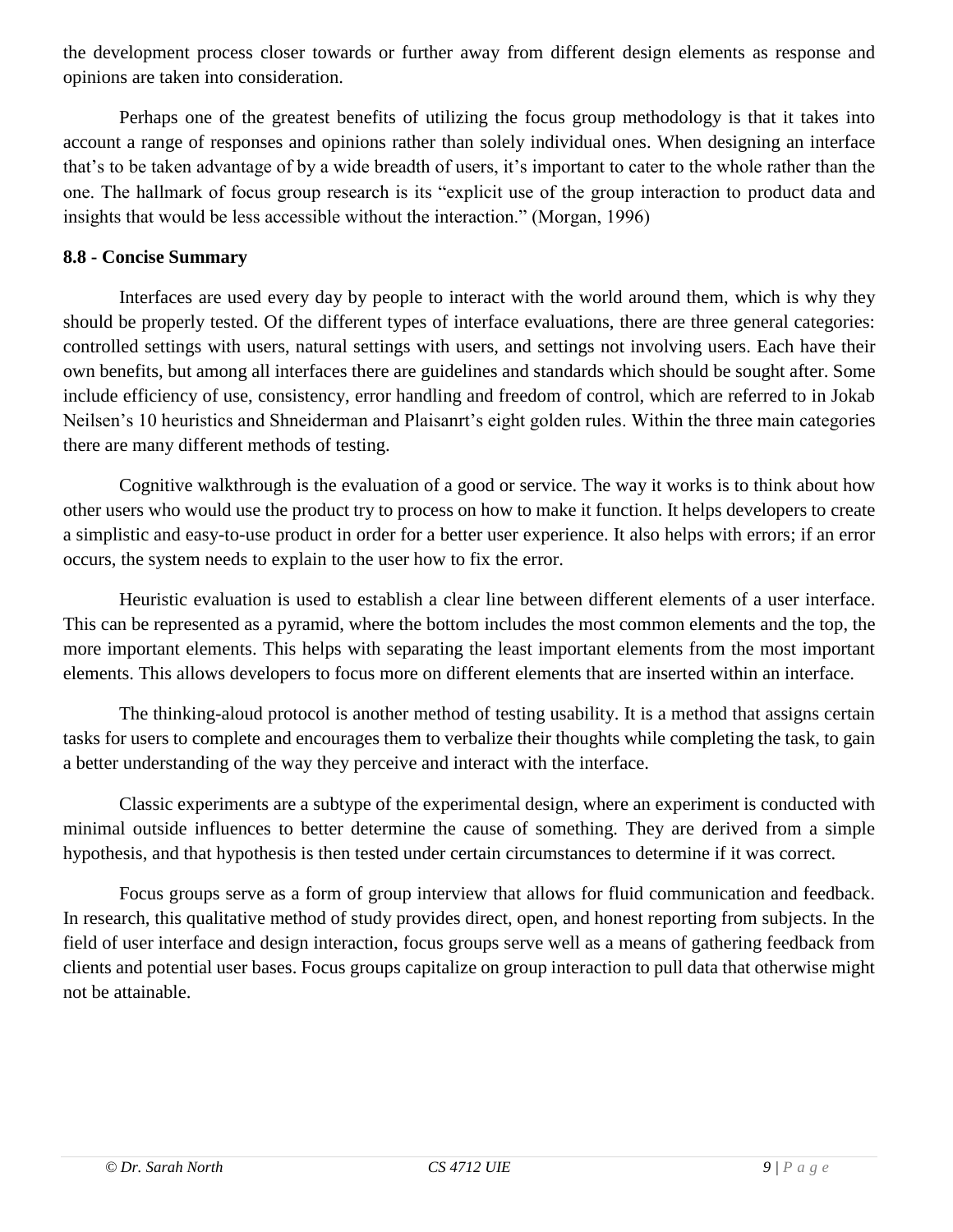#### **8.9 - Extended Resources**

#### **Descriptions & Links**

- 1. Youtube video discusses the thinking aloud methodology for website usability testing <https://www.youtube.com/watch?v=qQxq5Muo5GI>
- 2. Research methods of the experimental design, describing the steps that bring about an experimental conclusion. <https://www.youtube.com/watch?v=qtLnBz6lbRQ>
- 3. This Ted-Ed video explains how focus groups works, how they came about, and the uses they serve in research. <https://www.youtube.com/watch?v=3TwgVQIZPsw>
- 4. This lecture video from Yale University discusses different methods of qualitative research, including focus groups and their place in research methodologies. <https://www.youtube.com/watch?v=cCAPz14yjd4>
- 5. This video discusses Jakob Nielsen's 10 heuristics to better usability [https://www.youtube.com/watch?v=\\_RxfU6dPZuU](https://www.youtube.com/watch?v=_RxfU6dPZuU)
- 6. Short youtube video explains the definition of Cognitive Walkthrough and gives examples on how it used in a work environment. <https://www.youtube.com/watch?v=a3niUbFJlEw>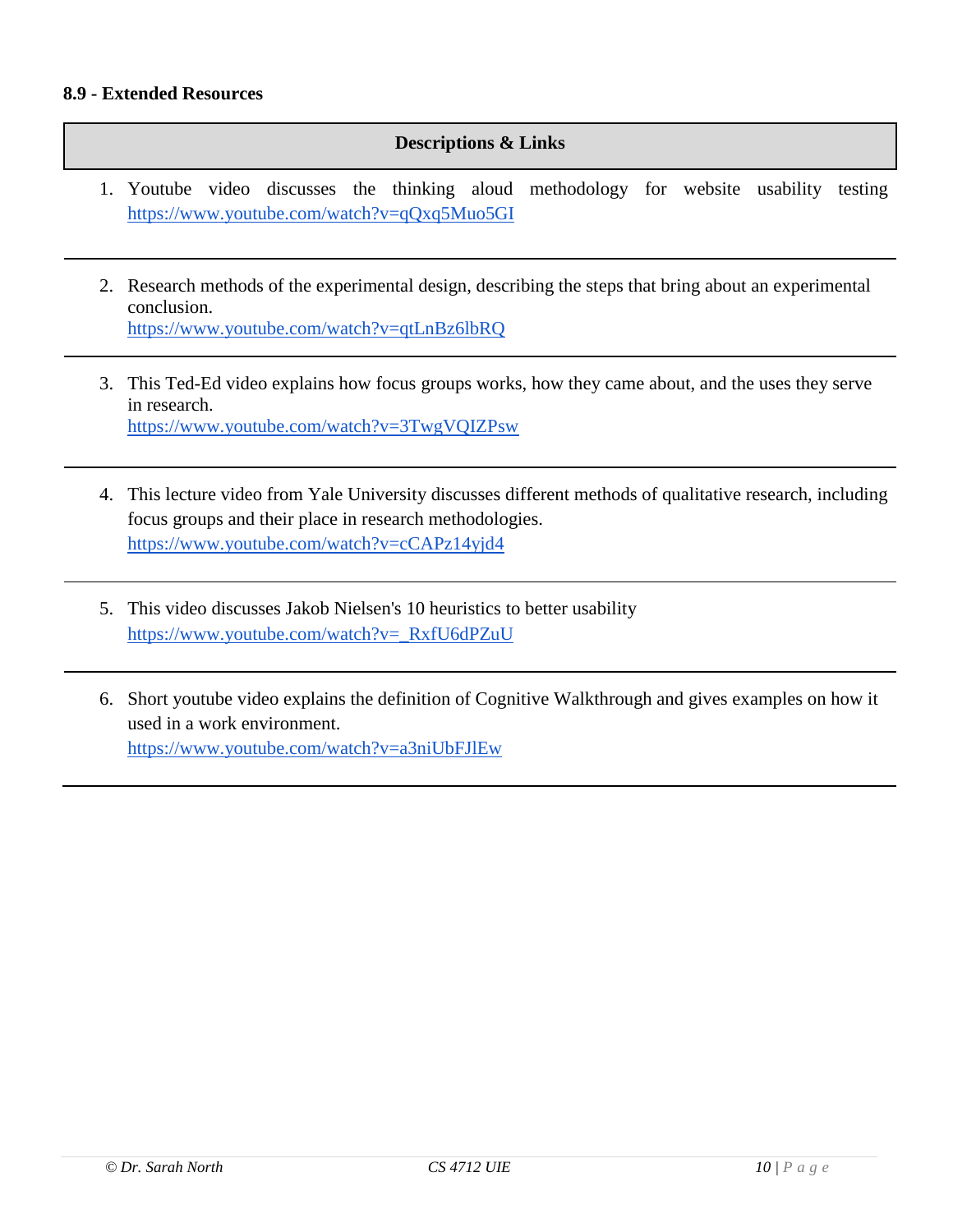- Abras, C., Maloney-Krichmar, D., & Preece, J. (2004). User-centered design. *Bainbridge, W. Encyclopedia of Human-Computer Interaction. Thousand Oaks: Sage Publications*, *37*(4), 445-456.
- Baric, V., Andreassen, M., Öhman, A., & Hemmingsson, H. (2019). Using an interactive digital calendar with mobile phone reminders by senior people - a focus group study. *BMC Geriatrics*, *19*(1), 116. <https://doi-org.proxy.kennesaw.edu/10.1186/s12877-019-1128-9>
- Blackmon, M. H. Polson, P.G. Muneo, K & Lewis, C. (2002) Cognitive Walkthrough for the Web CHI 2002 vol.4 No.1 pp463–470. [https://www.interaction-design.org/literature/article/how-to-conduct-a](https://www.interaction-design.org/literature/article/how-to-conduct-a-cognitive-walkthrough)[cognitive-walkthrough](https://www.interaction-design.org/literature/article/how-to-conduct-a-cognitive-walkthrough)
- Charfi, S., Ezzedine, H., & Kolski, C. (2013). RITA: A framework based on multi-evaluation techniques for user interface evaluation: Application to a transport network supervision system. *2013 International Conference on Advanced Logistics and Transport*. doi:10.1109/icadlt.2013.6568470
- Haklay, M., & Tobón, C. (2003). Usability evaluation and PPGIS: towards a user-centred design approach. *International Journal of Geographical Information Science*, *17*(6), 577. [https://doi](https://doi-org.proxy.kennesaw.edu/10.1080/1365881031000114107)[org.proxy.kennesaw.edu/10.1080/1365881031000114107](https://doi-org.proxy.kennesaw.edu/10.1080/1365881031000114107)
- Gigerenzer, G. (2008) *Gut Feelings*. Penguin.
- Gonzalez-Holland, E., Whitmer, D., Moralez, L., & Mouloua, M. (n.d.). Examination of the use of Nielsen's 10 usability heuristics & outlooks for the future. *Proceedings of the Human Factors and Ergonomics Society*, *2017*–*October*, 1472–1475. https://doiorg.proxy.kennesaw.edu/10.1177/1541931213601853
- Greeno, C. (2002). Major Alternatives to the Class Experimental Design. 733-734

Lewis, C., Wharton, C. (1997). *Handbook of Human-Computer Interaction (Second Edition).* 717- 732.<https://doi.org/10.1016/B978-044481862-1.50096-0>

- Molich, R. and Nielsen, J., *Improving a human- computer dialogue, Communications of the ACM*, 33(3), 338-348, (1990).
- Morgan, D. L. (1996). *Focus groups as qualitative research*(Vol. 16). Sage publications.
- Nielsen, J., *Enhancing the explanatory power of usability heuristics*, CHI'94 Conference Proceedings, (1994).<https://www.usability.gov/how-to-and-tools/methods/heuristic-evaluation.html>
- Nielsen, J. (1994). Enhancing the explanatory power of usability heuristics. In Proceedings of the

SIGCHI conference on Human Factors in Computing Systems, 152-158.

Preece, J., Rogers, Y., & Sharp, H. (2015). *Interaction design: Beyond human-computer interaction*.

Schneiderman, B. & Plaisant, C. (1998). Designing the user interface, 3rd ed. Reading: Addison-Wesley.